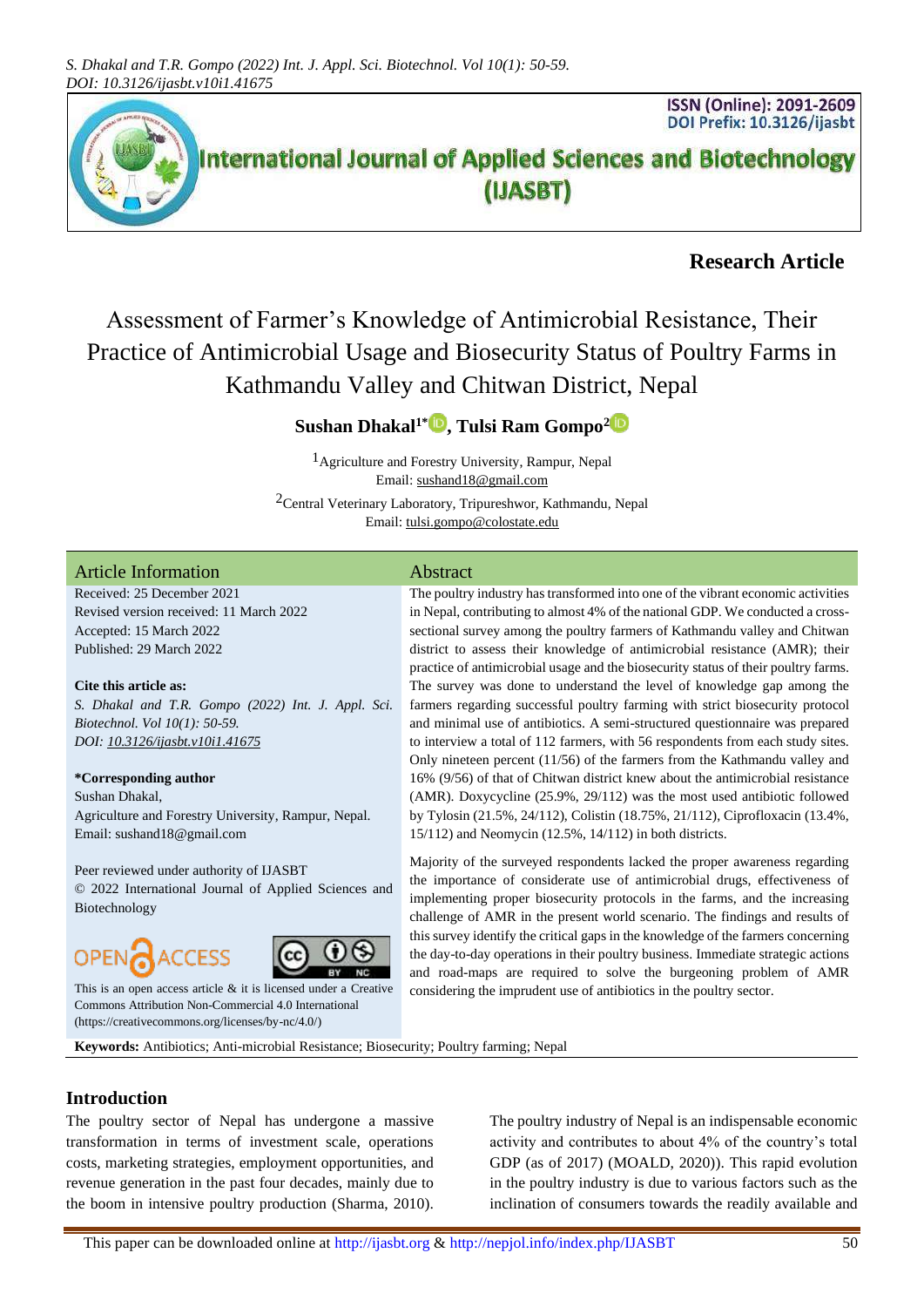cheaper source of protein, i.e. chicken egg and meat. It is a potential source of livelihood for small and medium- scale farmers due to its short cycle of meat production, relatively easier rearing, and the massive use of its by-products in other animal feeds such as feather meal, bone meal, etc. Currently the poultry population of the country stands at 82.59 million with the highest proportion in Bagmati province. (MOALD, 2020)The poultry industry in Nepal, however, faces many challenges due to multiple factors such as substandard farm biosecurity, overuse and underuse of antimicrobials, and low disease reporting (Gompo *et al*., 2020; Karki, 2017; Sharma, 2010). Besides, the knowledge of farmers on antimicrobial resistance is very insufficient which has led to the imprudent use of antibiotics in poultry farming to achieve faster growth with minimal loss of flock units (Acharya *et al*., 2019; Gompo *et al*., 2020; Karki, 2017; Sharma, 2010). These factors remain to be an unsolved problem in the poultry sector, depriving the farmers of optimum profit and contributing to the growth of AMR.

In poultry farming, antibiotics have long been used for therapeutics and promotion of growth rate in the birds (Adekanye *et al*., 2020; Diarra *et al*., 2007; Mehdi *et al*., 2018). However, the unregulated and haphazard use of antibiotics has led to the development of anti-microbial resistance (AMR) in various strains of bacteria against multiple chemotherapeutic agents. (Chantziaras *et al*., 2014; English & Gaur, 2010; Shrestha *et al*., 2017; Spoor *et al*., 2013; Yewale, 2014). According to a survey conducted in 2012 in Nepal, the sales volume of veterinary antibiotics rose over 50% between 2008 and 2012. Out of that, majority (70% of the total sold antibiotics) were obtained without a prescription (Basnyat *et al*., 2015). This unregulated consumption of antimicrobials is highly expected to increase in the following years. Studies conducted previously in the poultry meat shops of Chitwan have demonstrated the presence of multiple drug-resistant (MDR) and extended-spectrum beta-lactamase (ESBL) producing strains of gram-negative bacteria in the poultry meat (Subedi *et al*., 2018). A similar study in Kathmandu observed the co-existence of *mcr-1* (colistin-resistant gene) along with other antibiotic-resistant genes (Bista *et al*., 2020; Joshi *et al*., 2019). The dissemination of these resistant genes via the interaction between poultry, humans, and the environment makes AMR a huge threat and an important One Health challenge on a global scale (Acharya *et al*., 2019; Adekanye *et al*., 2020; Manzetti & Ghisi, 2014).

In addition to AMR, the misuse of antibiotics results in the presence of drug residues in animal products (Gompo *et al*., 2020; Kabir *et al*., 2004; Lee *et al*., 2001; Mund *et al*., 2017). Currently, approximately 80% of all food-producing animals receive medication for part or most of their lives (Gonzalez Ronquillo & Angeles Hernandez, 2017). The

consumption of these residues leads to allergic reactions in the human body, chelation of teeth, etc. (Dewdney *et al*., 1991; Wallman & Hilton, 1962). There are published studies that have shown the presence of multiple antibiotic residues in poultry meats of Kathmandu valley, Kaski, and Chitwan district of Nepal (Gompo *et al*., 2020; Prajapati *et al*., 2018). Gentamicin, fluoroquinolones, sulphonamides, and tetracycline groups of drugs had the highest amount of residue compared to other antibiotics indicating their overuse in specified places (Gompo *et al*., 2020; Prajapati *et al*., 2018). The global consumption of antibiotics within human treatment and animal production is estimated between  $1 \times 10^5$  and  $2 \times 10^5$  tons (Manzetti & Ghisi, 2014). The annual consumption of antibiotics in Nepal in 2019 was estimated to be 48 tons (VSDRL Technical Bulletin, 2020). This leads to the release of enormous quantities of antibiotics into the environment, making confined aquatic ecosystems such as ponds, lakes, and soils close to urban sites more vulnerable (Manzetti & Ghisi, 2014) and eventually predisposing the environment to further degradation.

Biosecurity is defined as the exclusion, eradication, and effective management of risks posed by pests and diseases to the economy, environment, and human health (Ministry of Agriculture and Forestry (MAF) Biosecurity New Zealand, 2009). Nevertheless, in the context of Nepal, the level of biosecurity maintained by most of the small and medium-scale farmers is sub-standard (Basnyat *et al*., 2015; Gompo *et al*., 2020; Sharma, 2010) which predisposes the farms to outbreaks of several infectious diseases, quite often. It results in substantial economic losses, reduced profitability, loss of enthusiasm in poultry farming, and sometimes poses a zoonotic threat to the workers on the farm (Alexander, 2007; Gompo *et al*., 2020).

Through this survey-based research, we aimed to assess the knowledge of farmers about AMR and their practice of poultry farming. We prepared a semi-structured questionnaire which included questions on sociodemographic, farm structures, biosecurity protocols, usage of antimicrobials, awareness on AMR, one-health, and the impact of avian influenza (high and low pathogenic) in the poultry sector of Nepal. The survey was conducted among 112 respondents (poultry farmers) with 56 each from Kathmandu valley and Chitwan, since they are considered as the major poultry hubs in Nepal.

# **Materials and Methods**

### *Study Site*

The study was conducted at Central Veterinary Laboratory (CVL), Kathmandu, and National Avian Disease Investigation Laboratory (NADIL), Bharatpur where the poultry farmers visited for the diagnostic services and therapeutic recommendation from the poultry specialist veterinarians. (Fig. 1).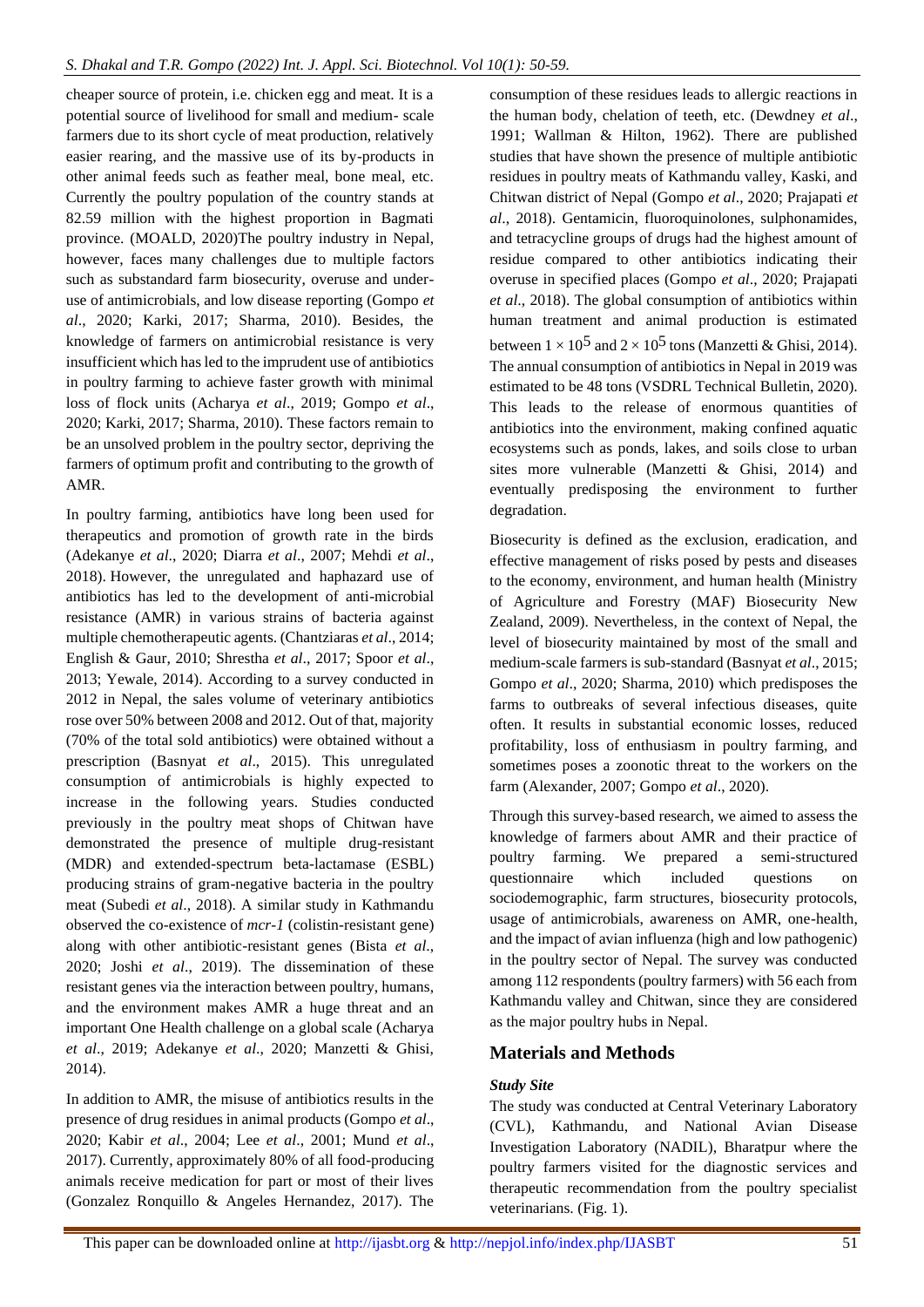

**Fig. 1:** A map of Nepal with the study districts highlighted in blue

#### *Study Design*

It is a cross-sectional survey conducted from December 2019 to August 2020. A paper-based questionnaire was used to collect each farmer's sociodemographic status, the condition of biosecurity in their respective farms, their knowledge of antimicrobials, AMR, and one- health ideology. A total of 112 farmers were interviewed with equal distribution among the two sites i.e., fifty-six from both Kathmandu valley and Chitwan district.

### *Statistical Analysis*

The data collected was recorded in MS Excel 2016. Firstly, a descriptive analysis was performed using a pivot table in MS Excel to generate two by two table between two categorical variables. Next, a chi-square test was used to test independence between the categorical variables, and their corresponding p-values were calculated to detect the significant associations between the two categorical variables. All the statistical tests were performed by the application of online statistical software Open Epi version 3.01. A two-tailed p-value  $\leq$  of 0.05 was considered statistically significant.

## **Results and Discussion**

#### *Demographic Information*

The descriptive analysis showed that male farmers were much higher than female farmers in both districts. The percentages of males and females were 91.1% (51/56) and 8.9% (5/56) respectively in Chitwan while in Kathmandu

valley 85.7% (48/56) were male and 14.3% (8/56) were female with no significant difference between gender-based poultry farming in both districts (Table 1). 59.8% (67/112) of the farmers had pursued higher education than Secondary Education Examination (SEE) (Table 1) Only an average of 15.2% (17/112) generated income above fifty-thousand through a single lot/batch of poultry units (Table 1). Poultry farming contributed to more than or equal to fifty percent of the total annual income to 51.8% (29/56) and 46.4% (26/56) of the farmers, respectively, in Chitwan and Kathmandu valley (Table 1). 53.6% (30/56) and 50% (28/56) of the farmers, respectively, from Chitwan and Kathmandu, had an experience of at least five years in poultry farming (Table 1). About 55.4% (31/56) respondents from Chitwan and 64.3% (33/56) respondents from Kathmandu valley were involved in poultry farming without prior training (Table 1) Most of the farmers were middle-aged (25-40 years), with 50% (28/56) and 46.4% (26/56), respectively, from Chitwan and Kathmandu valley (Table 1).

Khas Arya was the dominant ethnic group in the poultry production business, with 25 and 23 farmers out of 56 respectively, in Chitwan and Kathmandu valley, followed by Janajati, Dalit, Madhesi, and other ethnic groups (Fig. 2). In terms of religion, Hindus were the largest in the poultry farming business with 41 and 37 farmers out of 56 respectively, in Chitwan and Kathmandu valley, followed by Buddhist and others (Fig. 3)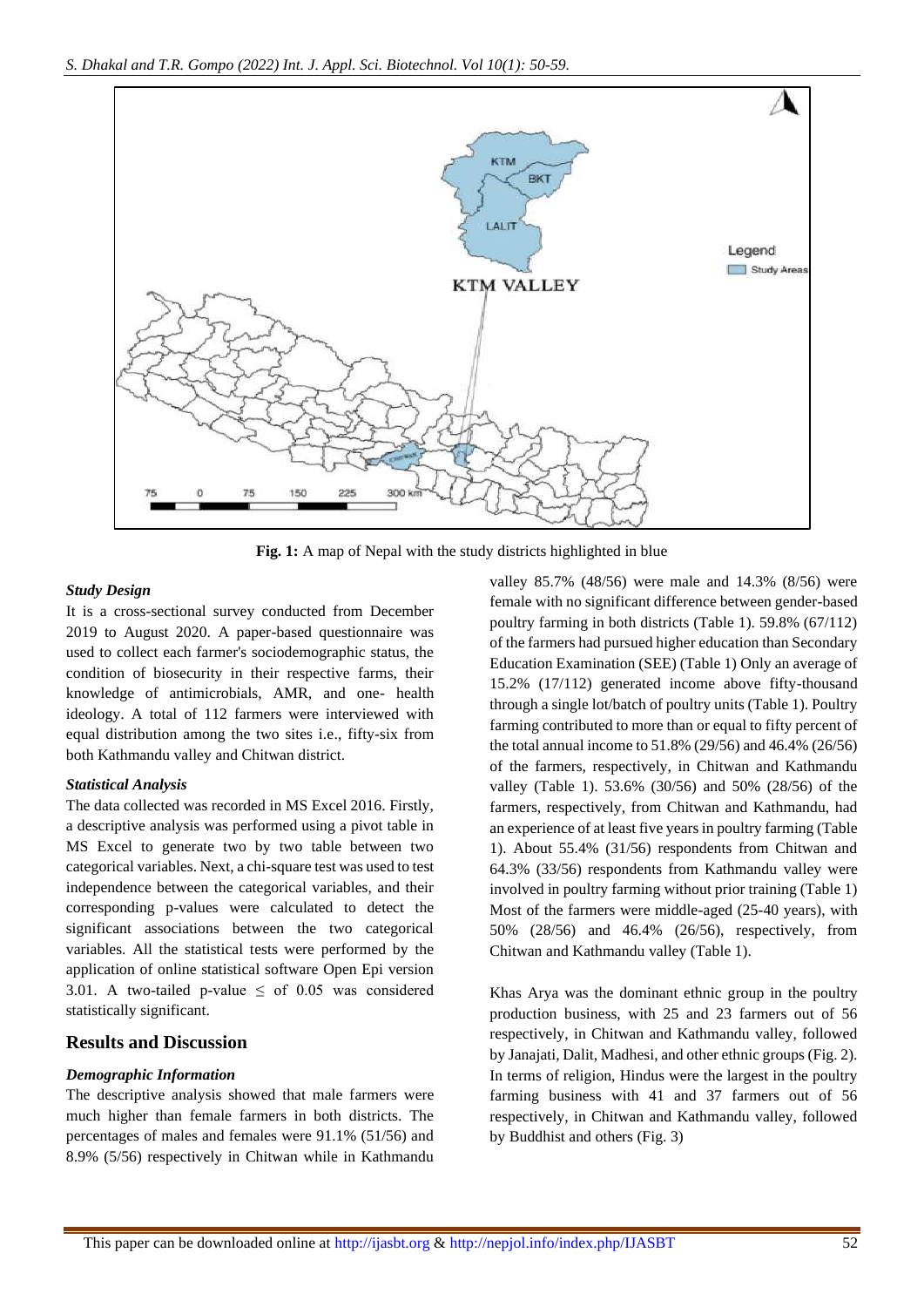| <b>Variables</b>      | Category         | <b>Chitwan</b> |       | <b>Ktm valley</b> |       |           |
|-----------------------|------------------|----------------|-------|-------------------|-------|-----------|
|                       |                  | $n=56$         | $n\%$ | $n=56$            | $n\%$ | p value   |
| Gender                | Male             | 51             | 91.1  | 48                | 85.7  | 0.39      |
|                       | Female           | 5              | 8.9   | 8                 | 14.3  |           |
|                       | Illiterate       | 3              | 5.4%  | 6                 | 10.7% | <b>NA</b> |
|                       | <b>Below SEE</b> | 6              | 10.7% | 7                 | 12.5% |           |
| Education             | <b>SEE/SLC</b>   | 12             | 21.4% | 11                | 19.6% |           |
|                       | <b>Above SEE</b> | 35             | 62.5% | 32                | 57.1% |           |
| Income                | Below 50k        | 47             | 83.9% | 48                | 85.7% | <b>NA</b> |
|                       | Above 50k        | 9              | 16.1% | 8                 | 14.3% |           |
| Contribution to gross | $<$ 50%          | 27             | 48.2% | 30                | 53.6% | 0.58      |
| annual income         | $>=50\%$         | 29             | 51.8% | 26                | 46.4% |           |
| Experience            | $<$ 5 years      | 26             | 46.4% | 28                | 50.0% | 0.71      |
|                       | $\geq 5$ years   | 30             | 53.6% | 28                | 50.0% |           |
| Prior training        | Yes              | 25             | 44.6% | 20                | 35.7% | 0.34      |
|                       | N <sub>0</sub>   | 31             | 55.4% | 36                | 64.3% |           |
|                       | $<$ 25           | 13             | 23.2% | 16                | 28.6% | <b>NA</b> |
| Age of farmers        | $25 - 40$        | 28             | 50.0% | 26                | 46.4% |           |
|                       | >40              | 15             | 26.8% | 14                | 25.0% |           |





**Fig. 2**: Ethnicity of the poultry farmers



**Fig. 3**: Religion followed by the farmersFarm characteristics, antibiotics usage, and knowledge of AMR.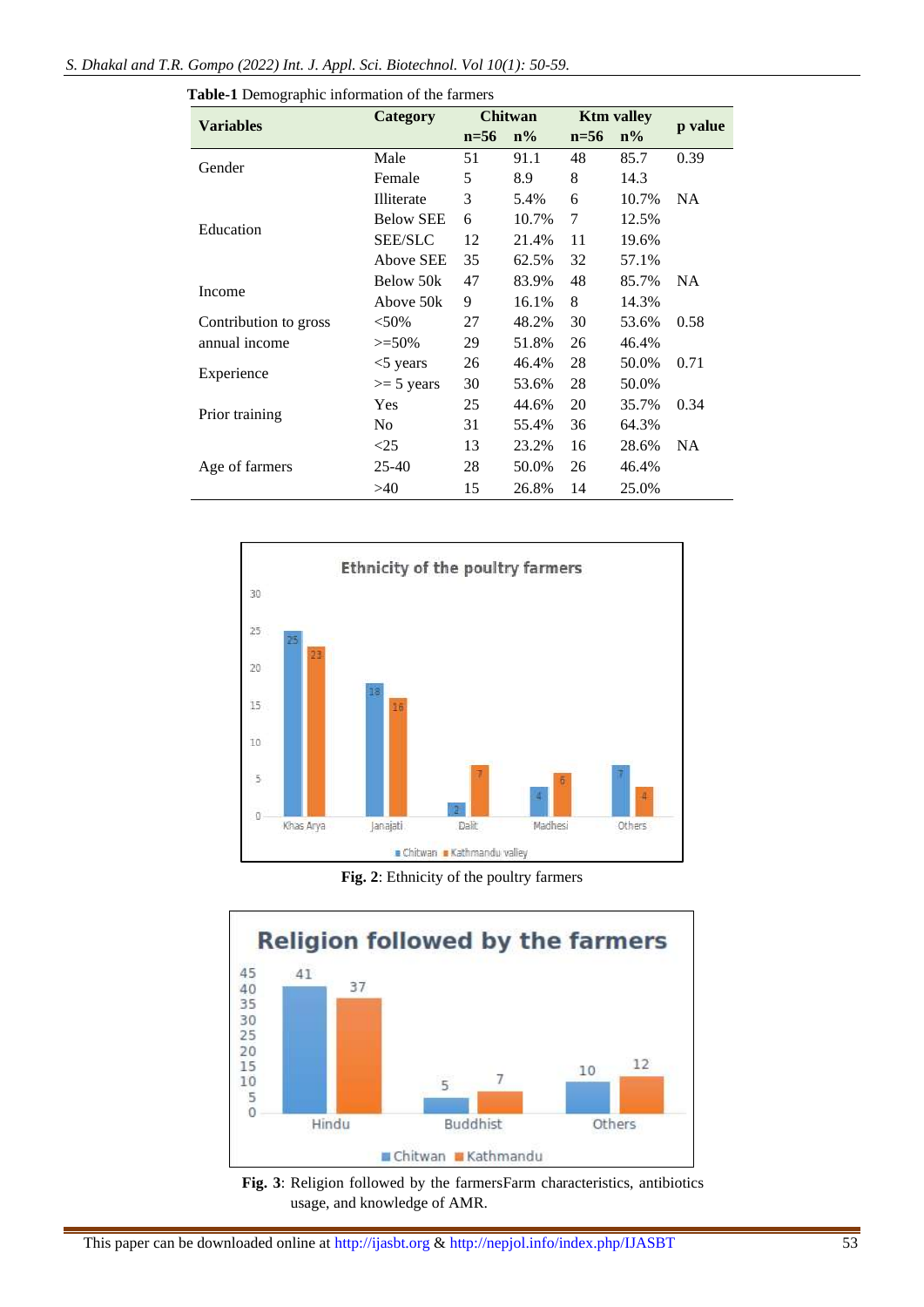Most of the farmers preferred broiler rearing over layers and other breeds. The farming method was exclusively intensive with a deep litter farming system. All the farmers (100%, 56/56) claimed to have used antibiotics for therapeutic purposes only and ended the use of antibiotics only after completing the course of time prescribed by the vets or paravets. About 41.1% (23/56) of the farmers in Chitwan and 33.9% (19/56) of Kathmandu, could tell the names and composition of antibiotics they used in their farms (Table 2). Only a minority of farmers knew about AMR in Chitwan (16.1%, 9/56) and Kathmandu valley (19.6%, 11/56) as well (Table 2). About 62.5% (35/56) of the farmers, each from Chitwan and Kathmandu valley, understood the importance of completing the withdrawal period after the use of antibiotics before selling their poultry products in the market (Table 2). However, fewer percentage (avg. 57.15%, 33/112) of them actually followed the withdrawal period (Table 2). The percentage of farmers who were aware about the harmful side effects of drug residues present in poultry products upon consumer health was 44.6% (25/56) from Chitwan and 37.5% (21/56) from Kathmandu valley (Table 2). An average of 26.7% (31/112) of farmers claimed that the efficacy of the antibiotics had gradually diminished over the past years. Doxycycline (25.9%, 29/112) was the most prescribed/ bought antibiotic followed by Tylosin (21.5%, 24/112), Colistin (18.75%, 21/112), Ciprofloxacin (13.4%, 15/112) and Neomycin (12.5%, 14/112), according to the farmers (Fig. 4).

| Table 2: Farm characteristics, antibiotics usage, and knowledge of AMR. |  |  |  |  |  |
|-------------------------------------------------------------------------|--|--|--|--|--|
|-------------------------------------------------------------------------|--|--|--|--|--|

| <b>Variables</b>                       | Category                    | <b>Chitwan</b> | Kathmandu (n=56); | $p-$      |
|----------------------------------------|-----------------------------|----------------|-------------------|-----------|
|                                        |                             | $(n=56); n$    | $n$ (%)           | value     |
|                                        |                             | $(%)^{\#}$     |                   |           |
| <b>Bird type</b>                       | <b>Broilers</b>             | 44 (78.6)      | 44 (78.6)         | >0.99     |
|                                        | Others                      | 12(8.9)        | 12(12.5)          |           |
| <b>Rearing system</b>                  | Intensive                   | 56 (100)       | 56 (100)          | NA        |
|                                        | Extensive                   | 0(0)           | 0(0)              |           |
| Closed system type                     | Deep litter                 | 56 (100)       | 56 (100)          | NA        |
|                                        | Cage                        | 0(0)           | 0(0)              |           |
| <b>Purpose of antibiotics</b>          | Therapeutic                 | 56 (100)       | 56 (100)          | NA        |
|                                        | Preventive and Supplement   | 0(0)           | 0(0)              |           |
| Antimicrobial use                      | Until recommended course of | 56 (100)       | 56 (100)          |           |
|                                        | time                        |                |                   | <b>NA</b> |
|                                        | Discontinue when clinical   | 0(0)           | 0(0)              |           |
|                                        | signs disappear             |                |                   |           |
| Know the names and composition of      | Yes                         | 23(41.1)       | 19(33.9)          | 0.44      |
| the antibiotics                        | No                          | 33 (58.9)      | 37(66.1)          |           |
| Keep the record of antibiotics         | Yes                         | 25(44.6)       | 19(33.9)          | 0.25      |
|                                        | N <sub>o</sub>              | 31(55.4)       | 37(66.1)          |           |
| Antibiotics prescribed by              | Veterinarians               | 48 (85.7)      | 50(89.3)          |           |
|                                        | Para-vets                   | 8(14.3)        | 5(8.9)            | NA        |
|                                        | Pharmacies                  | 0(0)           | 1(1.8)            |           |
| <b>Efficacy of current antibiotics</b> | Effective previously        | 15(26.8)       | 16(28.6)          |           |
| compared to past years                 | Same as before              | 17(30.4)       | 18(32.1)          | NA        |
|                                        | Don't know                  | 29(51.8)       | 22(39.3)          |           |
| Heard about the withdrawal period      | Yes                         | 35(62.5)       | 35(62.5)          | >0.99     |
|                                        | N <sub>o</sub>              | 21(37.5)       | 21(37.5)          |           |
| Follow the withdrawal period           | Yes                         | 34(60.7)       | 30(53.6)          | 0.45      |
|                                        | N <sub>o</sub>              | 22(39.3)       | 26(46.4)          |           |
| Knowledge of harmful effects of        | Yes                         | 25(44.6)       | 21(37.5)          | 0.45      |
| <b>Drug residues</b>                   | N <sub>o</sub>              | 31(55.4)       | 35(62.5)          |           |
| <b>Heard about AMR</b>                 | Yes                         | 9(16.1)        | 11(19.6)          | 0.63      |
|                                        | N <sub>o</sub>              | 47 (83.9)      | 45(80.4)          |           |
| <b>Heard about AMR in humans</b>       | Yes                         | 12(21.5)       | 18(32.1)          | 0.21      |
|                                        | N <sub>o</sub>              | 44 (78.6)      | 38 (67.9)         |           |

#Values in the parentheses indicate percentage,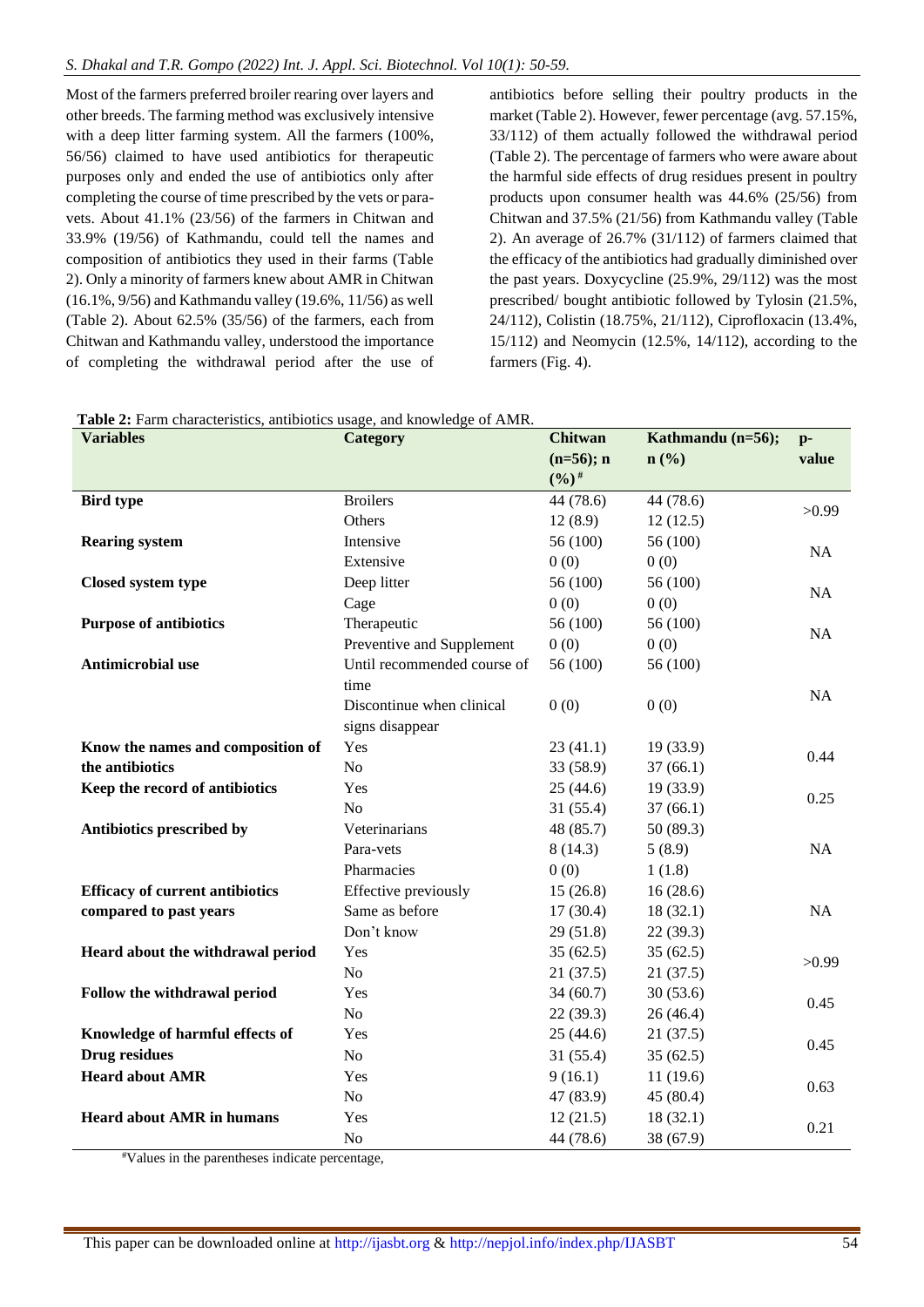

**Fig. 4:** Usage of antibiotics in both sites

*\*only includes the responses of the farmers who knew the names of the antibiotics they used*

#### *Biosecurity Status*

The Table 3 shows the number of farms with compound fence was higher in Kathmandu valley (69.6%, 39/56) than Chitwan (53.6%, 30/56). More farmers of the Kathmandu valley (78.6%, 44/56) had adopted the habit of disinfecting their foot covers before entering the farms than Chitwan (62.5%, 35/56) (Table 3). A significant difference (*p=0.04*) was observed between the farms of Chitwan (3.6%, 2/56) and Kathmandu valley (21.5%, 12/56) in keeping the logbooks of delivery vehicles (Table 3). Farms from Chitwan had a significantly lower entry of transport vehicles into the farm (32.1%, 18/56) than Kathmandu valley (51.8, 29/56) (*p=0.038*) (Table 3) However, before entry into the farm, the disinfection rate of delivery vehicles was low in both Chitwan (8.9%, 5/56) and Kathmandu valley (16.1%, 9/56), with no significant difference (Table 3). A separate room made to quarantine sick birds within the farm was higher in Chitwan's farms (87.5%, 49/56) than in Kathmandu valley (73.2%, 41/56) (Table 3). An average of 97.3% (109/112) farmers and 82.1% (92/112) farmers had adopted the habit of daily water and utensils cleaning, respectively, before feeding to the birds (Table 3). The number of farms that had contact with wild birds was high in both Chitwan (46.4%, 26/56) and Kathmandu valley (53.6%, 30/56), while only an average of 24.2% (27/112) farms had contact with wild animals in their proximity (Table 3). A significant difference (*p=0.03*) was observed in the practice of rearing different aged birds in the same flock between the farmers of Chitwan (3.6%, 2/56) and Kathmandu (16.1%, 9/56) (Table 3). The periphery of poultry farms in Chitwan (50%, 28/56) had frequent waterlogging problems than that of Kathmandu (14.3%, 8/56) with *p<0.0001* (Table 3)*.* Approx. 57.1% (32/56) of farmers each, from both sites, disposed of the used poultry litter far from the shed. About 17.9% (10/56) farmers in Kathmandu valley disinfected the poultry litter before disposal, while the number was as low as 1.8% (1/56) in

Chitwan with *p=0.01* (Table 3)*.* Significantly higher (*p<0.0009*) number of farmers from Kathmandu valley (17.9%, 10/56) sold their dead birds to pig farms instead of pit burial compared to Chitwan (100%, 56/56) (Table 3). An average of 91.1% (102/112) of all farmers preferred the allin-all-out program, especially in the case of broiler farming (Table 3). None of the farmers in Chitwan recalled visiting a nearby farm with a recent disease outbreak, while 8.9% (5/56) of the farmers in the Kathmandu valley recalled to have visited such farms in their proximity, just out of curiosity (Table 3).

The current study assessed the farmers' knowledge of AMR, their practice of antibiotics usage in their farms, and the level of biosecurity status in their farms, within the major poultry hubs of the country, i.e., Kathmandu valley and Chitwan district. On an average, 48.2% (54/112) of the farmers were in between the age group 25-40 from both districts, indicating the involvement of the youths in poultry sector (Table 1) The majority of the poultry farmers was males (88.4%, 99/112) and 40.15%, (45/112) mentioned that they started their poultry enterprise without any prior workshop or training (Table 1). This may lead to a huge information gap in the farmers regarding the adoption of proper and effective poultry farming model. Without prior training and workshops, most of the farmers will lack the information about the methods of maintenance of strict biosecurity measures in the farm for sustainable profitability and income generation. They will also be less aware about the importance of prudent and considerate use of antimicrobials in the farm. This will not only hamper their farm production and business in the long run, but also aggravate the growing concern of anti-microbial resistance. On an average, nearly half (51.8%, 58/112) of the farmers were involved in poultry farming for more than five years (Table 1). Farmers from different ethnic background and religions farmers were involved in the poultry business indicating its popularity among diverse communities.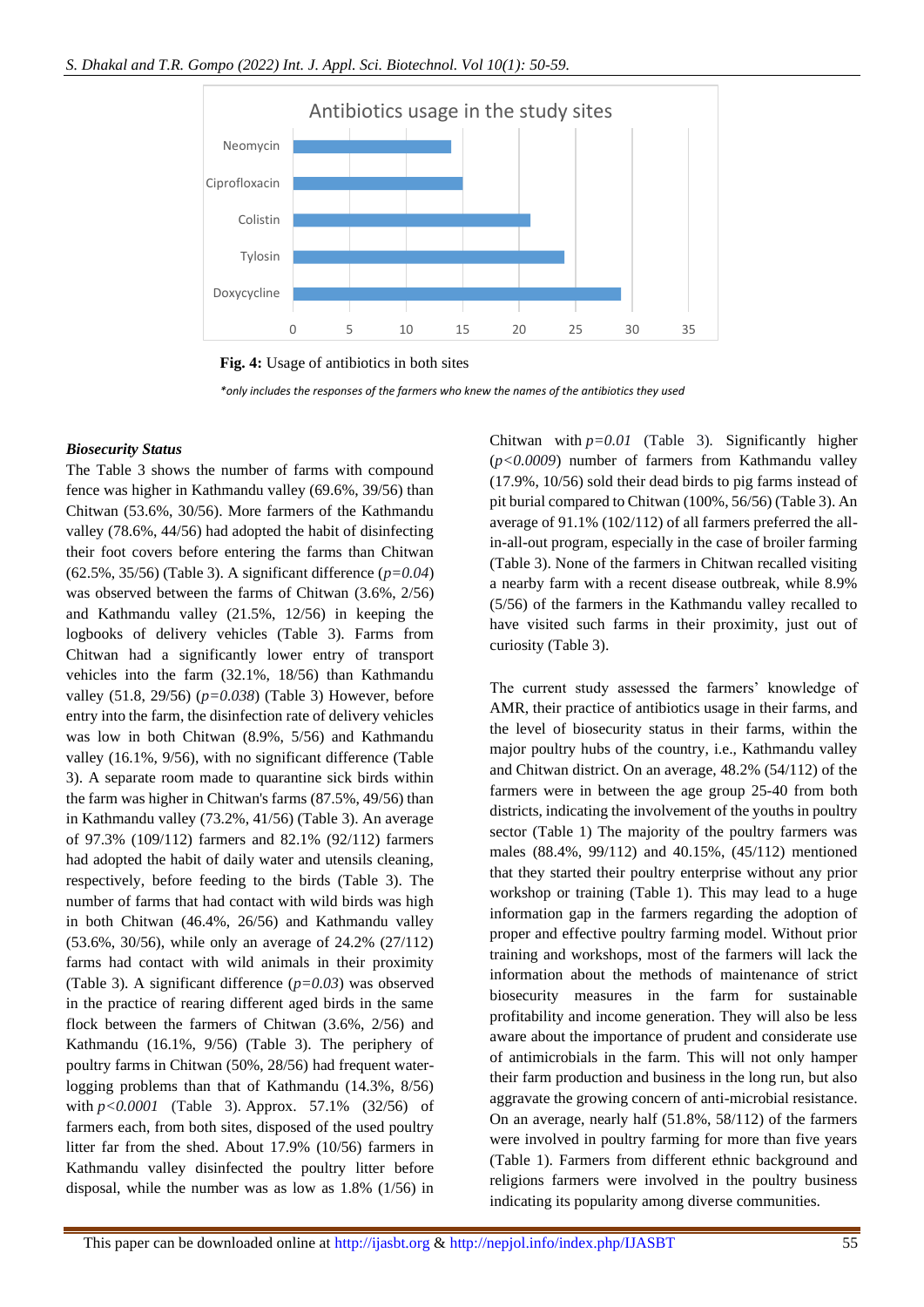| <b>Table 3:</b> Biosecurity status in the poultry farms of Kathmandu and Chitwan<br><b>Variables</b> | <b>Response</b>       | <b>Chitwan</b><br>Kathmandu (n=56); $n$ (%) |           | p-value   |  |
|------------------------------------------------------------------------------------------------------|-----------------------|---------------------------------------------|-----------|-----------|--|
|                                                                                                      |                       | $(n=56); n (%)$ #                           |           |           |  |
| <b>Farm compounded</b>                                                                               | Yes                   | 30(53.6)                                    | 39(69.6)  | 0.08      |  |
|                                                                                                      | No                    | 26(46.4)                                    | 17(30.4)  |           |  |
| <b>Disinfection at gate</b>                                                                          | Yes                   | 35(62.5)                                    | 44 (78.6) | 0.06      |  |
|                                                                                                      | No                    | 21(37.5)                                    | 12(21.5)  |           |  |
| Separate boot                                                                                        | Yes                   | 56 (100)                                    | 56 (100)  | <b>NA</b> |  |
|                                                                                                      | N <sub>o</sub>        | 0(0)                                        | 0(0)      |           |  |
| <b>Visitor logbook</b>                                                                               | Yes                   | 15(26.8)                                    | 12(21.5)  | 0.52      |  |
|                                                                                                      | N <sub>o</sub>        | 41 (73.2)                                   | 44 (78.6) |           |  |
| <b>Vehicle disinfection</b>                                                                          | Yes                   | 5(8.9)                                      | 9(16.1)   | 0.27      |  |
|                                                                                                      | N <sub>o</sub>        | 51(91.1)                                    | 47 (83.9) |           |  |
| Separate room for sick birds                                                                         | Yes                   | 49 (87.5)                                   | 41 (73.2) | 0.06      |  |
|                                                                                                      | N <sub>o</sub>        | 7(12.5)                                     | 15(26.8)  |           |  |
| <b>Fumigation before new stocking</b>                                                                | Yes                   | 56 (100)                                    | 56 (100)  | NA        |  |
|                                                                                                      | N <sub>o</sub>        | 0(0)                                        | 0(0)      |           |  |
| Mice control management                                                                              | Yes                   | 30(53.6)                                    | 33 (58.9) | 0.574     |  |
|                                                                                                      | No                    | 26(46.4)                                    | 23(41.1)  |           |  |
| <b>Contact with wild birds</b>                                                                       | Yes                   | 26(46.4)                                    | 30(53.6)  | 0.457     |  |
|                                                                                                      | No                    | 30(53.6)                                    | 26(46.4)  |           |  |
| All-in all-out program                                                                               | Yes                   | 51(91.1)                                    | 51(91.1)  | >0.99     |  |
|                                                                                                      | No                    | 5(8.9)                                      | 5(8.9)    |           |  |
| Rearing of different aged birds                                                                      | Yes                   | 2(3.6)                                      | 9(16.1)   | $0.03*$   |  |
|                                                                                                      | N <sub>o</sub>        | 54 (96.4)                                   | 47 (83.9) |           |  |
| <b>Farm floor</b>                                                                                    | Earthen               | 40(71.4)                                    | 43 (76.8) | 0.527     |  |
|                                                                                                      | Cemented              | 16(28.6)                                    | 13(23.2)  |           |  |
| <b>Feed storage</b>                                                                                  | Floor                 | 0(0)                                        | 7(12.5)   | $0.006*$  |  |
|                                                                                                      | Raised                | 56 (100)                                    | 49 (87.5) |           |  |
| <b>Litter disposal</b>                                                                               | Far from shed         | 32(57.1)                                    | 32(57.1)  | >0.99     |  |
|                                                                                                      | Near to shed          | 24 (42.9)                                   | 24 (42.9) |           |  |
| Disposal of dead birds                                                                               | Pit burial            | 56 (100)                                    | 46(82.1)  | $0.001*$  |  |
|                                                                                                      | Dispatch to pig farms | 0(0)                                        | 10 (17.9) |           |  |

**Table 3:** Biosecurity status in the poultry farms of Kathmandu and Chitwan

#Values in the parentheses indicate percentage, \* Indicates p<0.05 and significant

Broiler rearing was the most popular option among the farmers (avg. 78.6%, 88/112) in both Kathmandu and Chitwan district (Table 2). Most of the poultry farms in both sites had the capacity of 500-1500 birds. All the farmers were involved in intensive poultry production with a deep litter rearing system (100%, 112/112 (Table 2)). All the farmers (100%, 112/112) from both sites, agreed to have used antibiotics in the farm for therapeutic purposes only (Table 2), but the reports of Basnyat *et al*., (2015); Joshi *et al*., (2019); and Shrestha *et al*., (2017), on growing nature of AMR in Nepal showed different reports The respondents also claimed to have discontinued the use of antibiotics only after the completion of the recommended course prescribed by the concerning veterinarian (Table 2). Certain antibiotics were used most frequently, without drug rotation, such as doxycycline, tylosin, colistin, neomycin, and ciprofloxacin (Figure 4). This has increased the vulnerability of these antibiotics to losing their efficacy against specific bacterial strains due to the development of AMR. Colistin had to be banned in the poultry farms of certain countries, after many bacterial strains developed resistance to it, as a result of overuse in livestock farming (McDougal, 2019; Walsh & Wu, 2016). The majority of the farmers took antibiotics prescription from the concerned veterinarian (avg. 87.5%, 98/112) while a minority took the same prescription from

para-vets (avg. 11.6%, 13/112) (Table 2) Most of the farmers knew about the withdrawal period (avg. 62.5%, 70/112) while only a lesser fraction of farmers followed the withdrawal period (avg. 57.15%, 33/112) before selling their products in the market (Table 2) This indicates the negligence of farmers and the concerned authorities in the proper supervision and inspection of the poultry products in the market. Less than half of the farmers interviewed (41.1%, 46/112) knew about the negative effects of drug residues in poultry products upon consumer health (Lee *et al*., 2001) (Table 2). This information gap has led the poultry farmers to supply their products into the market without consideration for the withdrawal period and the impact of drug residues upon public health.

Only an average of 17.85% (20/112) of the farmers knew about the concept of AMR (Table 2). The rest had no information about it, nor were they ever made aware of it. Nearly 26.8% (30/112) of the farmers knew about AMR in humans (Table 2).. They claimed to have heard about antibiotics that were previously useful in human beings but were no longer working in the current scenario. Similarly, about 27.7% (31/112) of the farmers from both sites considered the efficacy of antibiotics to have gradually decreased over the past years (Table 2).. The rest of the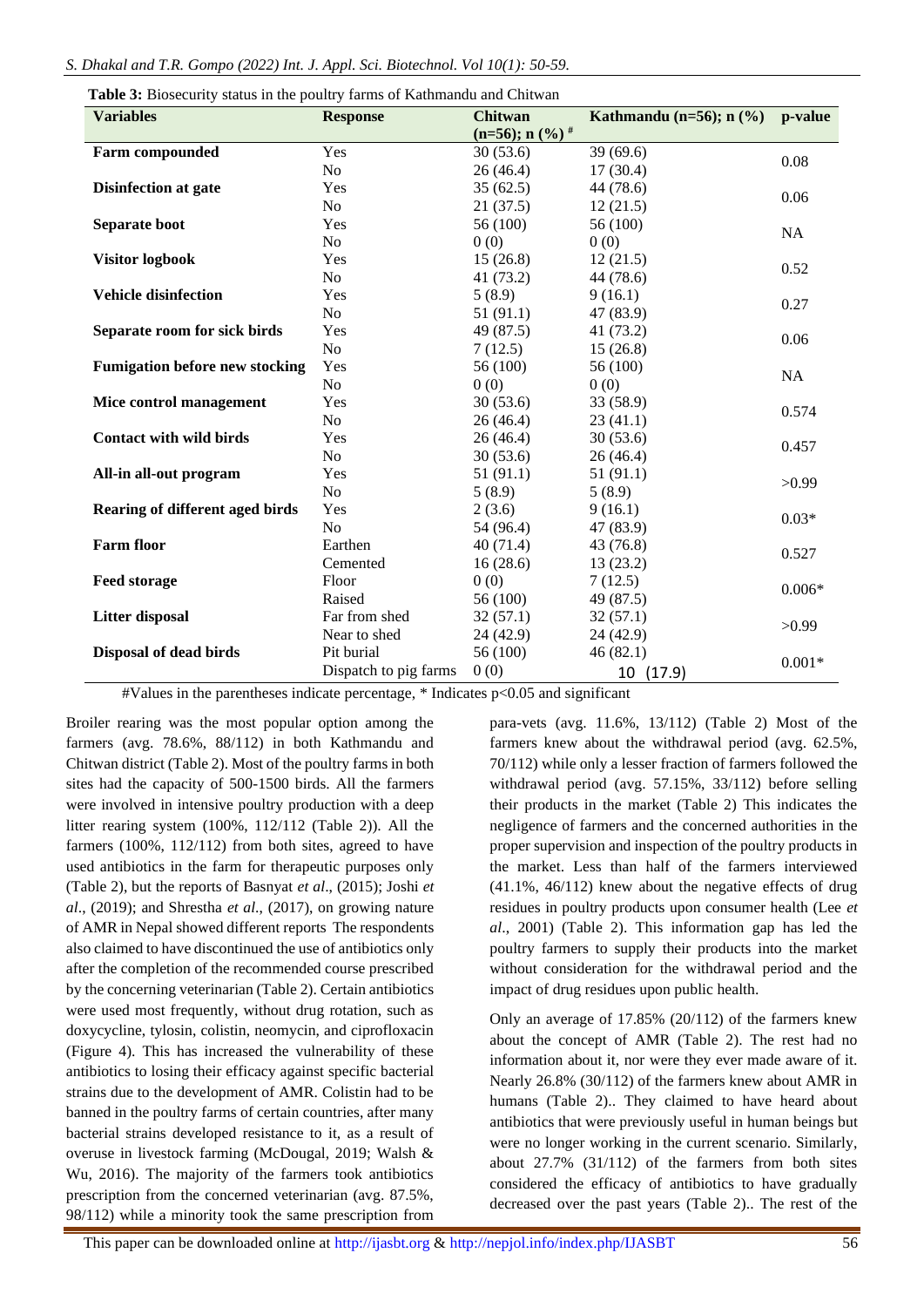farmers either couldn't differentiate the efficacy or thought the efficacy was the same as that of the past years. An alarming, but not surprising, finding was that many of the farmers could easily buy the antibiotics in the pharmacies without any proper disease diagnosis and certified vet prescription (Table 2).. This is the predicament of the current drug regulatory policies in Nepal which have not yet provided a strict guideline regarding the purchase and sales of antibiotics (Basnyat *et al*., 2015). Many of the farmers agreed upon the fact that they were recommended antibiotics without Antibiotic Sensitivity Test (AST) by their local para vets and/or veterinary pharmacies The reason they chose to come a long way to visit CVL and NADIL, distant from their farms, was for proper diagnosis, AST, and therapeutic recommendation from the certified veterinarians.

The biosecurity status maintained in most of the farms seemed sub-standard. It might either be due to the lack of farmer's awareness about its importance or due to additional cost of production in the starting phase (Ministry of Agriculture and Forestry (MAF) Biosecurity New Zealand, 2009; Sharma, 2010). Only 53.6% (30/56) of the farms in Chitwan and 69.6% (39/56) of the farms in Kathmandu valley had a compound fence around their farms (Table 3). Thus, the chances of a predatory attack from wild animals or theft from humans were minimal in these farms. The habit of disinfecting the boots/foot cover before entering through the farm gate was low in Chitwan (62.5%, 35/56) compared to Kathmandu valley (78.6%, 44/56), indicating a higher possibility of disease introduction in the farms of Chitwan (Table 3). Only an average of 24.1% (27/112) of the farmers maintained the logbook of visitors visiting the farm (Table 3). This increases the probability of the introduction of virulent micro-organisms into the farm through unwanted visitors without any evidence of contact tracing. Similarly, the number of farms that allowed the entry of vehicles without prior disinfection was high (91.1%, 51/56 from Chitwan and 83.9 %, 47/56 from Kathmandu) (Table 3). This predisposes the farms to the outbreak of foreign infections carried into the farm by the delivery vehicles from other potential sources (Sims, 2007). The habit of cleaning utensils and drinking water daily before bird-feeding was very high with an avg. of 82.1% (92/112) and 97.2% (109/112) respectively in both sites (Table 3). It reduces the chances of ingestion of potential pathogenic microbes through contaminated sources. 46.4% (26/56) of the farms in Chitwan and 53.6% (30/56) of the farms in Kathmandu valley were in close contact with the migratory routes of wild birds (reservoirs of avian influenza) (Table 3). This may lead to the outbreak of highly- pathogenic avian influenza (HPAI) in the farm, consequently leading to health and financial crisis (Gompo, Shah, *et al*., 2020; Karki, 2017). Chitwan had a greater percentage (87.5%, 49/56) of farms with the facility of quarantine for sick birds

than Kathmandu (73.2%, 41/56) (Table 3). The majority of the farmers (57.1%, 64/112) disposed of the used litter far away from the farm, however, without prior disinfection (Table 3). This can result in the survival of infectious microbes such as coccidia, salmonella, etc. (Davies & Wray, 1996; Reyna *et al*., 1983) which can re-emerge within the farm again through various vectors. The farming of different aged birds within a single flock was low (avg. 9.5%, 11/112) (Table 3), and the majority of the farmers adopted the all-in all-out program (avg. 91.1%, 102/112). This reduces the probability of disease sharing among different age groups in the same farm (due to different health and immunological status) (Alexander, 2007; Sims, 2007). The dispatch of dead birds to pig farms, as a source of secondary revenue, was mostly seen in Kathmandu Valley (17.9%, 10/56) compared to Chitwan (*nil)* (Table 3)*.* It shows that there is a higher possibility of dissemination of the infectious agents in the Kathmandu valley while en route to the pig farms.

# **Limitations**

This survey was limited to the poultry farmers who had visited CVL of Kathmandu, and NADIL of Chitwan for the health inspection of their sick/dead birds. Many poultry farms are distantly located and do not have easy access to these laboratories. So, they could not be included in this survey. The response rate of some farmers during the survey was low, and as such, the study's findings may not be applicable to the whole country. Some farmers were reluctant to answer about the real use of antibiotics on the farm which may affect the validity of the responses.

# **Conclusion**

Based on this survey, the assessment of farmer's knowledge on the importance of biosecurity measures in the farm, antimicrobial resistance, and prudent antimicrobial usage in the farm was made. The majority of the farmers started their poultry enterprise without prior training. This may lead to a huge information gap in the farmers regarding the adoption of proper and successful poultry farming model. Without prior training and workshops, most of the farmers will lack the information about the methods of maintenance of strict biosecurity measures in the farm for sustainable profitability and income generation.

Regarding the use of antibiotics in the farm, it is crucial to teach and train the farmers about the importance of adopting the habit of prudent use of antibiotics only after the recommendation from a certified veterinarian. All the farmers in the survey claimed to use antibiotics for therapeutic purposes only, but the reports of the growing nature of AMR in Nepal say otherwise. There is an urgent need for dissemination of information about the withdrawal period and harmful effects of drug residues found in poultry products upon consumer health. Farmers and para-vets should be made aware of the consequences of the misuse of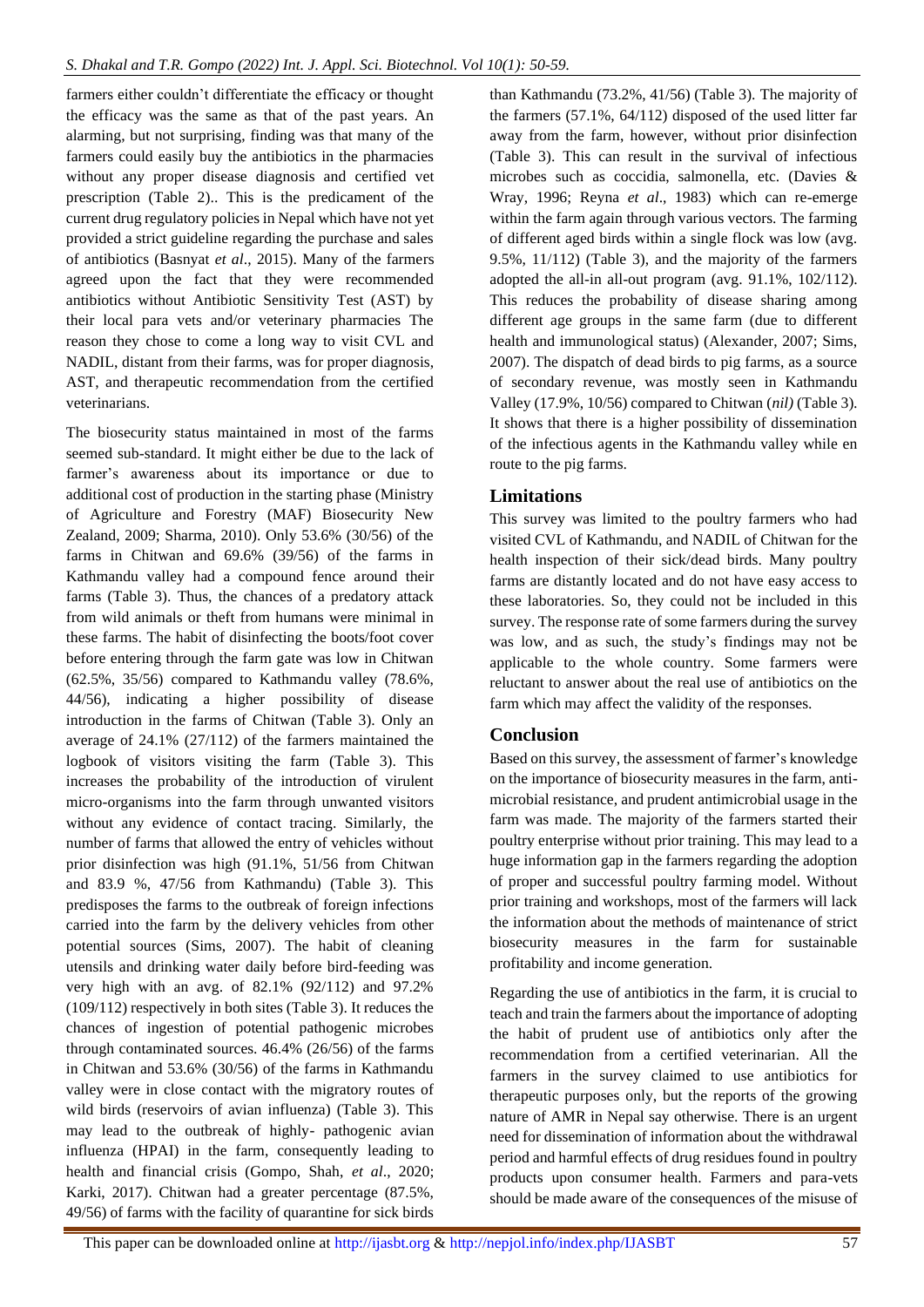antibiotics and how the AMR impacts the health of humans, animals, and the environment as a whole. Additionally, strategies are to be formed to increase the availability of and accessibility to veterinary laboratory services across the country with the provision of the antibiotic sensitivity test (AST) at affordable costs to the farmers.

There is a need to create awareness among the farmers about the role of proper biosecurity measures such as disinfecting foot covers before entry into the farm, maintaining an isolation pen for sick birds, disinfection of litter before disposal, traffic control, sanitary measures, and regular surveillance. Training workshops must be conducted in various poultry farming pocket areas and the amateur poultry farm investors should be provided with comprehensive information and roadmap for a successful poultry farming.

# **Author's Contribution**

Both authors contributed equally at all stages of research, data analysis, preparation of manuscript and finalization of manuscript

## **Conflict of Interest**

The authors declare that there is no conflict of interest with present publication.

## **Acknowledgment**

Both of authors would like to acknowledge all the farmers who agreed to participate on the survey. They would also like to express their gratitude to all the staff of CVL and NADIL who helped directly or indirectly during this research.

### **References**

- Acharya KP, Karki S, Shrestha K & Kaphle K (2019) One health approach in Nepal: Scope, opportunities and challenges. *One Health* **8**: 100101. DOI: [10.1016/j.onehlt.2019.100101](https://doi.org/10.1016/j.onehlt.2019.100101)
- Adekanye UO, Ekiri AB, Galipó E, Muhammad AB, Mateus A, La Ragione RM, Wakawa A, Armson B, Mijten E, Alafiatayo R, Varga G & Cook AJC (2020) Knowledge, attitudes and practices of veterinarians towards antimicrobial resistance and stewardship in Nigeria. *Antibiotics* **9**(8): 453. DOI[: 10.3390/antibiotics9080453](https://doi.org/10.3390/antibiotics9080453)
- Alexander DJ (2007) An overview of the epidemiology of avian influenza. *Vaccine* **25**(30): 5637-5644. DOI: [10.1016/j.vaccine.2006.10.051](https://doi.org/10.1016/j.vaccine.2006.10.051)
- Basnyat B, Pokharel P, Dixit S & Giri S (2015) Antibiotic Use, Its Resistance in Nepal and Recommendations for Action: A Situation Analysis. *Journal of Nepal Health Research Council* **13**(30): 102-111. http://www.jnhrc.com.np/index.php/jnhrc/article/view/63 2
- Bista S, Shrestha UT, Dhungel B, Koirala P, Gompo TR, Shrestha N, Adhikari N, Joshi DR, Banjara MR, Adhikari B, Rijal K R & Ghimire P (2020) Detection of plasmid-mediated colistin resistant mcr-1 gene in *Escherichia coli* isolated

from infected chicken livers in Nepal. *Animals* **10**(11): 2060.

- Chantziaras I, Boyen F, Callens B & Dewulf J (2014) Correlation between veterinary antimicrobial use and antimicrobial resistance in food-producing animals: A report on seven countries. *Journal of Antimicrobial Chemotherapy*. **69**(3): 827-834. DOI: [10.1093/jac/dkt443](https://doi.org/10.1093/jac/dkt443)
- Davies RH & Wray C (1996) Persistence of Salmonella enteritidis in poultry units and poultry food. *British Poultry Science*. **37**(3): 589-596. DOI[: 10.1080/00071669608417889](https://doi.org/10.1080/00071669608417889)
- Dewdney JM, Maes L, Raynaud JP, Blanc F, Scheid JP, Jackson T, Lens S & Verschueren C (1991) Risk assessment of antibiotic residues of β-lactams and macrolides in food products with regard to their immuno-allergic potential In *Food and Chemical Toxicology* **29**(7): 477-483. DOI: [101016/0278-6915\(91\)90095-O](https://doi.org/101016/0278-6915(91)90095-O)
- Diarra MS, Silversides FG, Diarrassouba F, Pritchard J, Masson L, Brousseau R, Bonnet C, Delaquis P, Bach S, Skura BJ & Topp E (2007) Impact of feed supplementation with antimicrobial agents on growth performance of broiler chickens, Clostridium perfringens and Enterococcus counts, and antibiotic resistance phenotypes and distribution of antimicrobial resistance determinants in Escheric. *Applied and Environmental Microbiology* **73**(20): 6566-6576. DOI: [10.1128/AEM.01086-07](https://doi.org/10.1128/AEM.01086-07)
- English BK & Gaur AH (2010) The use and abuse of antibiotics and the development of antibiotic resistance. *Advances in Experimental Medicine and Biology* **6**: 73-82. DOI: [10.1007/978-1-4419-0981-7\\_6](https://doi.org/10.1007/978-1-4419-0981-7_6)
- Gompo TR, Sapkota R, Subedi M, Koirala P, Koirala P & Bhatta DD (2020) Monitoring of Antibiotic Residues in Chicken Meat, Cow and Buffalo Milk Samples in Nepal. *International Journal of Applied Sciences and Biotechnology*. **8**(3): 355-362. DOI: [10.3126/ijasbt.v8i3.31314](https://doi.org/10.3126/ijasbt.v8i3.31314)
- Gompo TR, Shah BR, Karki S, Koirala P, Maharjan M & Bhatt DD (2020) Risk factors associated with Avian Influenza subtype H9 outbreaks in poultry farms in Kathmandu valley, Nepal. *PLoS ONE* **15**(4): e0223550. DOI: [10.1371/journal.pone.0223550](https://doi.org/10.1371/journal.pone.0223550)
- Gonzalez Ronquillo, M, & Angeles Hernandez, J C (2017) Antibiotic and synthetic growth promoters in animal diets: Review of impact and analytical methods. *Food Control* **72**: 255-267. DOI: [10.1016/j.foodcont.2016.03.001](https://doi.org/10.1016/j.foodcont.2016.03.001)
- Joshi PR, Thummeepak R, Paudel S, Acharya M, Pradhan S, Banjara MR, Leungtongkam U & Sitthisak S (2019) Molecular Characterization of Colistin-Resistant Escherichia coli Isolated from Chickens: First Report from Nepal. *Microbial Drug Resistance* **25**(6): 846-854. DOI: [10.1089/mdr.2018.0326](https://doi.org/10.1089/mdr.2018.0326)
- Kabir J, Umoh VJ, Audu-okoh E, Umoh JU & Kwaga JKP (2004) Veterinary drug use in poultry farms and determination of antimicrobial drug residues in commercial eggs and slaughtered chicken in Kaduna State, Nigeria. *Food Control* **15**(2): 99-105. DOI: [10.1016/S0956-](https://doi.org/10.1016/S0956-7135(03)00020-3) [7135\(03\)00020-3](https://doi.org/10.1016/S0956-7135(03)00020-3)